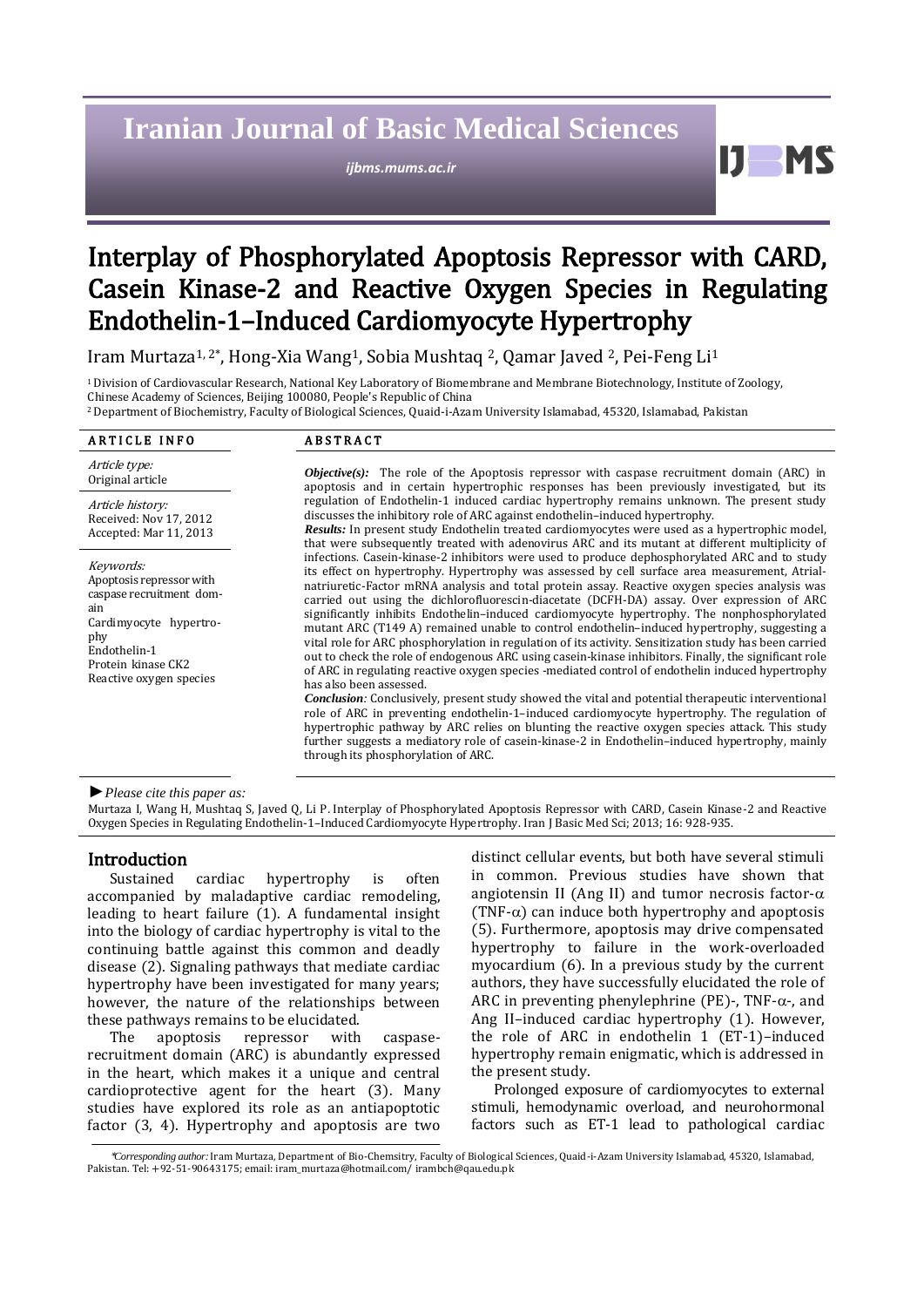hypertrophy (7). ET-1 is a vasoactive peptide that contains 21 amino acids and has 2 intramolecular disulfide bonds (8). The endothelin peptide is expressed in a variety of cells, as cardiac smooth muscle cells and bronchial smooth muscle cells and can lead to cellular remodeling (9, 10), and it has potent mitogenic and vasoconstrictive effects (11). In vitro studies in the neonatal rat have shown that ET 1–induced cardiac hypertrophy involves various hypertrophic signaling cascades, such as those involving protein kinase, Raf-1, and mitogenactivated protein kinases, which are mediated by the ET–type A (ETA) receptors (12). Regarding the role of ET-1 in vivo, it is found to be markedly increased in the hypertrophied heart and the failing heart, conditions that are, interestingly, significantly inhibited by chronic treatment with ETA-receptor antagonists (13). In total, these data confirm a significant role for ET-1 in the development of cardiac hypertrophy in vitro and in vivo. Thus far, the effects of ET-1 on cardiac hypertrophy have been well documented; nevertheless, little is known about the possible therapeutic interventions and their underlying signaling pathways.

Reactive oxygen species (ROS)-generating pathway is one among the complex signaltransduction pathways that can mediate hypertrophic signals. ROS can mediate the hypertrophic signals of TNF- $\alpha$ , PE, Ang II (1), and ET-1 (14). Protein kinase CK2 (CK2) is a serine/threonine protein kinase, and its expression is ubiquitous in eukaryotic cells. It plays a key role in control of the cell cycle and cellular differentiationand-proliferation. CK2 is characterized by its constitutive activation, and it phosphorylates ARC at T149 (15). Recent studies showed that ARC has the ability to inhibit different apoptotic pathways by blocking FAS-FADD binding and assembly of death – induced signaling complex. This is achieved by reducing the activity of caspase 2 and 8 and by blocking BOX activation (16). ARC has the ability to inhibit mitochondrial fission by binding PUMA that inhibit Drp1 accumulation in mitochondria, by blocking Smac/DIABLO release and thus maintain mitochondrial membrane potential (17). The present study confirms that the constitutively expressing phosphorylated ARC can prevent ET 1–induced hypertrophy. The antihypertrophic effect of ARC occurs through the scavenging of ROS generated due to ET-1 stimuli. Furthermore, the current study also shows the augmenting role of CK2, which is believed to be responsible for ARC phosphorylation at the endogenous level, in inhibiting ET1–induced hypertrophy.

# Materials and Methods

Animal studies were performed in compliance with animal-welfare regulations of local authorities. ET-1, TBB, DRB, and Phalloidin tetramethylrhodamine isothiocyanate were purchased from Sigma (St. Louis, MO). 2', 7'-dichlorofluorescin diacetate (DCFH-DA), was purchased from Molecular Probes Inc.

#### Construction of adenoviruses harboring ARC

The adenoviruses harboring the wild-type rat ARC (AdARC) and an ARC mutant with T149 converted to the alanine residue (AdT149A) were constructed using the Adeno-XTM expression system (Clonetech). Viruses were amplified in human embryonic kidney (HEK-293) cells. The adenovirus containing  $\beta$ -galactosidase (Ad $\beta$ gal) was constructed as previously described (1).

### Preparations and transfection of ARC antisense oligonucleotides

-ARC antisense oligonucleotides were synthesized to inhibit endogenous ARC expression. The sequences of phosphothioate-modified antisense oligonucleotides targeted to ARC were ARC antisense oligonucleotides(ARC-AS),5'-TGGGCATGGAGGGTCAT AGCT-3'; scrambled ARC antisense oligonucleotides (S-ARC-AS), 5'-GTAGGCTGAGGTCGATCGGTA-3' and ARC sense oligonucleotides(ARC-S),5'-AGCTATGACCCTCC ATGCCCA-3'. The specificity of the oligonucleotides was confirmed by comparison with all other sequences in Genbank using Nucleotide BLAST. There was no homology to other known rat DNA sequences. Cells were transfected with the oligonucleotides by using lipofectin (Life Technology).

#### Isolation and culture of cardiomyocytes

Cardiomyocytes were isolated from 1- to 2–day-old Wistar rats as previously described (18, 19). Experiments were carried out strictly according to the guidelines issued by the National Institutes of Health (NIH, USA). Briefly, hearts were washed after dissection, minced in N-2-hydroxyethylpiperazine-N'-2 ethanesulfonic acid –buffered saline solution containing (in mM): NaCl, KCl, NaH<sub>2</sub>PO<sub>4</sub>, glucose, and HEPES in the ratio 130:3:1:4:20 (pH adjusted to 7.35 with NaOH). The tissues were then dispersed in a series of incubations at 37°C in HEPES-buffered saline solution containing 1.2 mg/ml pancreatin and 0.14 mg/ml collagenase (Worthington). After centrifugation, the cells were resuspended in Dulbecco's modified Eagle's medium/F-12 (GIBCO) containing 5% heat-inactivated horse serum, 0.1 mM ascorbate, insulin-transferringsodium selenite media supplement, 100 U/ml penicillin, 100 µg/ml streptomycin, and 0.1 mM bromodeoxyuridine. The dissociated cells were preplated at 37°C for 1 hr. The cells were then diluted to  $1 \times 10^6$  cells/ml and plated in different culture dishes coated with 10 µg/ml laminin, according to specific experimental requirements. After 24 hr, the medium was replaced by a serum-free medium.

## Adenovirus infection and CK2 inhibition

Cardiomyocytes were infected with adenoviruses as previously described (1). In experiments applying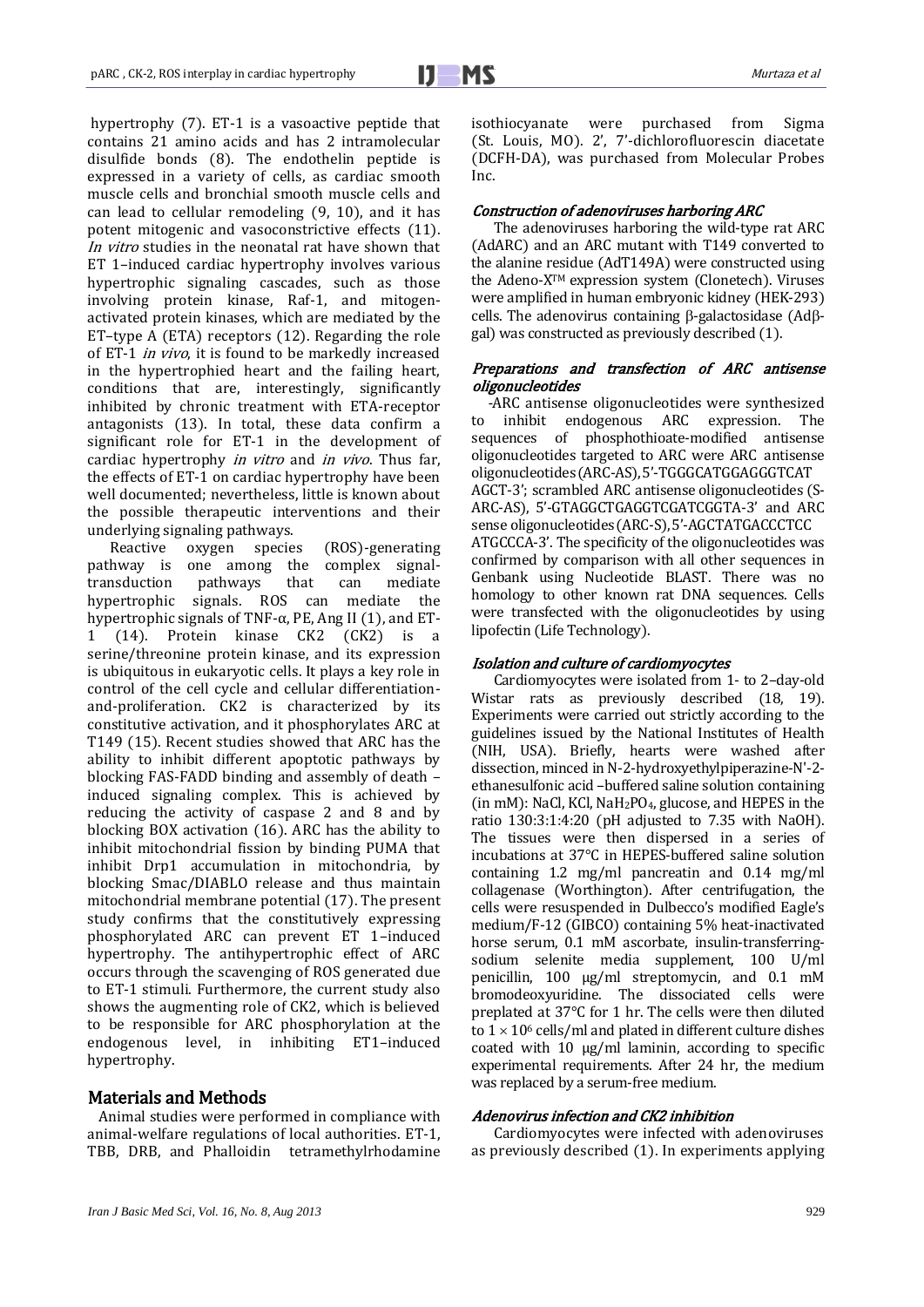the CK2 inhibitor, cells were pretreated with TBB and DRB for 50 min and 24 hr, respectively, before inducing hypertrophy.

#### Cell surface–area measurement

Cell-surface areas of F-actin stained cells or unstained cells were measured after applying<br>hypertrophic stimuli by computer-assisted hypertrophic stimuli by computer-assisted planimetry. To determine the changes in cell size, the peripheries of cell images captured by a chargecoupled device camera (Olympus, Tokyo, Japan) were traced and analyzed using NIH Image software. In each experiment, 100–200 cardiomyocytes were examined in 20–50 fields.

#### ( <sup>3</sup>H) leucine incorporation

Cardiomyocytes were infected with AdARC or Adβ-gal. 24 hr after infection they were treated with the hypertrophic stimuli for 48 hr in the presence of  $(3H)$  leucine  $(1.0 \mu\text{Ci/ml})$ . Thereafter, cells were washed 3 times with PBS, incubated with 5% trichloroacetic acid for 20 min at 4°C, and lysed with 0.5 M NaOH. Scintillation fluid was applied to the lysates, and the mixtures were counted in a liquid scintillation counter.

#### Analysis of ANF expression by Northern blotting

Atrial natriuretic factor (ANF) expression was detected by Northern blotting as reported previously (1). Briefly, pre-hybridization was conducted at 42°C for 4 hr in a pre-hybridization buffer: 50% formamide, 5x SSC, 2% blocking reagent, 50 mM sodium phosphate, pH 7.4, 7% SDS (wt/vol), and 0.1% N-laurylsarkosine (wt/vol). Hybridization was performed in the same buffer and temperature for 30 hr with digoxigenin-labeled ANF cDNA probe. For chemiluminescent detection, the membrane was blocked for 30 min in 2.5% blocking reagent and then incubated for 30 min with anti-digoxigenin antibody conjugated with alkaline phosphatase. After two washes with 100 mM maleic acid buffer containing 0.3% Tween-20, CSPD substrate solution was added to the membrane and incubated for 10 min. The same membrane was stripped and re-probed with glyceraldehyde-3-phosphate dehydrogenase (GAPDH) as a loading control.

#### **Immunoblotting**

Immunoblotting was performed as described (15). In brief, cells were lysed for 1 hr at 4°C in a lysis buffer [in mM] 20 Tris [pH 7.5], 2 EDTA, 3 EGTA, 2 DTT, 250 sucrose, 0.1 PMSF, 1% Triton X-100 and a protease inhibitor cocktail). Samples were subjected to 12% SDS-PAGE and transferred to nitrocellulose membranes. Equal-protein loading was controlled by Ponceau red staining of membranes. Blots were probed using antibodies.

#### Intracellular ROS analysis

Intracellular ROS levels were analyzed using the ROS-sensitive dye, DCFH-DA, as described (1). DCFH- DA was employed to measure ROS. DCFH-DA dissolved in absolute ethanol (20 mM), was used at a final concentration of 20  $\mu$ M. Hydrogen peroxide is able to oxidize DCFH to the fluorescent DCF. Cells were harvested and suspended in DMEM medium with 0.2% fetal calf serum. ROS probes were then added and incubated for 30 min at 37°C.

Hydrogen peroxide (H<sub>2</sub>O<sub>2</sub>; 30% w/v) was diluted in distilled water to a 20 mM stock solution and used at a final concentration of 200  $\mu$ M as a positive control because of its known capacity to induce intracellular oxygen radical and hydrogen peroxide production in human cells. The fluorescence of 2',7' dichlorofluorescein (DCF) was measured by flow cytometry and confocal fluorescence intensity– imaging microscope.

#### Statistical analysis

The results are expressed as mean values  $\pm$  SEM. The statistical comparison among different groups was carried out by one-way ANOVA. Paired data were evaluated by Student's t-test. A level of p <0.05 was considered statistically significant.

#### Results

### ARC is able to inhibit ET 1–induced cardiomyocyte hypertrophy

To delineate the inhibitory role of ARC in neurohormone-induced cardiomyocyte hypertrophy, it was examined whether phosphorylated ARC can block this route of hypertrophic induction. Wild-type phosphorylated ARC adenovirus (AdARC) was expressed at a multiplicity of infection 100, whereas  $Ad\beta$ -gal was considered the adenoviral control. Appropriate multiplicities of infection of adenoviruses were determined after numerous experiments with varying ranges. The cardiomyocyte hypertrophic model was set up by applying 0.1 µM ET-1 as described (20, 21). As sarcomeric organization and increase in myocyte perimeter (22) is major marker of cardiomyocyte hypertrophy, the cell-surface area was measured. Cell-surface area data showed that the significant increase in surface area after treatment with ET-1 was blocked by treatment with wild-type phosphorylated ARC (Figure 1 A). To confirm the role of ARC at molecular level in hypertrophy, Atrial natriuretic factor (ANF) RNA expression after ET-1 treatment was significantly reduced (Figure 1 B, last lane) like the treatment with already known hypertrophic stimuli as TNF and PE (Figure 1 B). Further during ET-1 induced maladaptive cardiac hypertrophy, total protein level of cardiomyocytes is significantly increased as analyzed through ( <sup>3</sup>H) leucine incorporation method. This increase can be prevented by ARC overexpression (Figure 1C). These results concluded that ARC overexpression acts at molecular level of hypertrophic pathway and plays a dynamic role to antagonize ET-1–induced cardiomyocyte hypertrophy.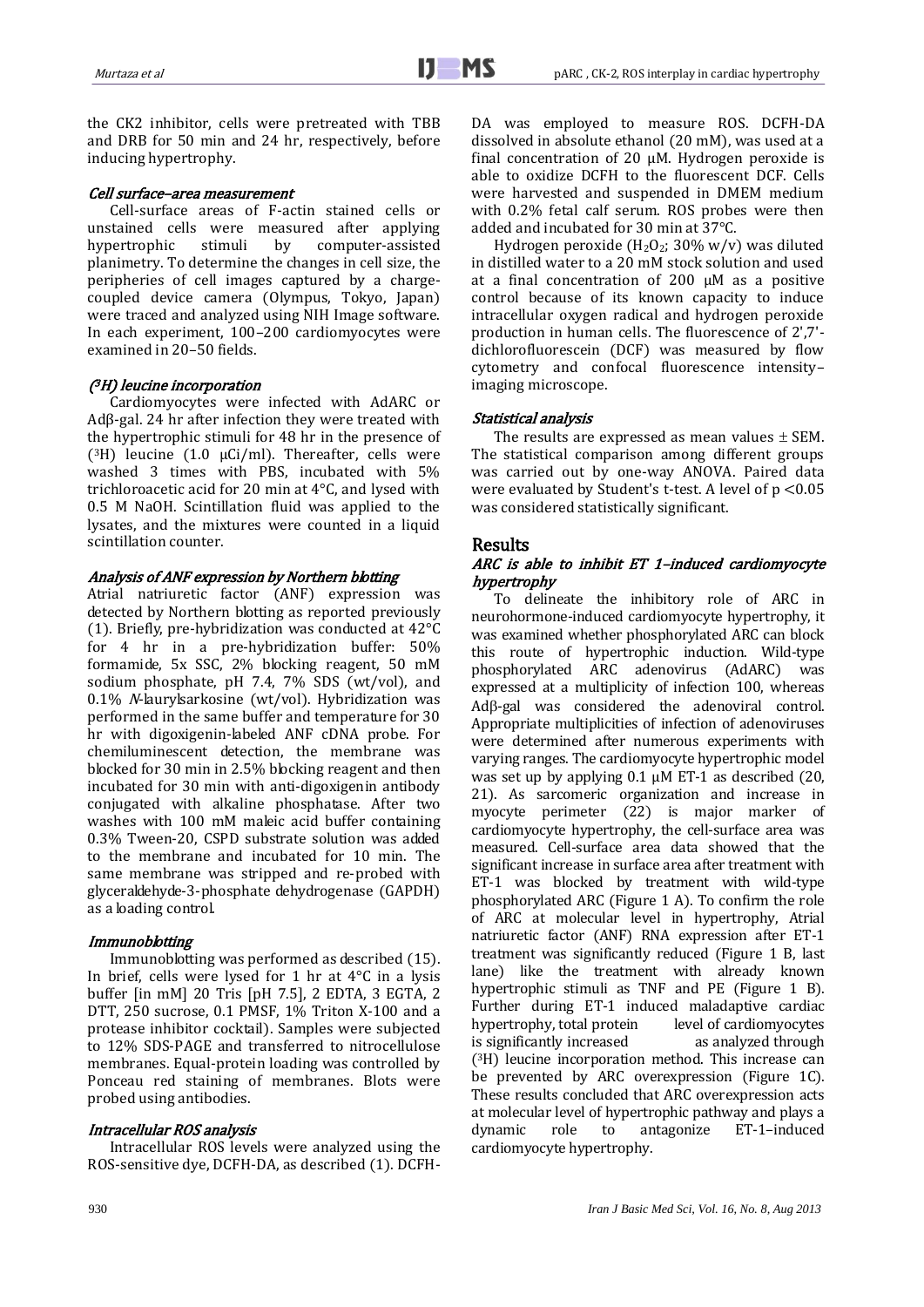

Figure 1. ARC inhibits ET 1-induced hypertrophic responses. The cultured neonatal rat cardiomyocytes were infected with adenovirus ARC (AdARC) and viral control, adenovirus-galactosidase construct (Adß-gal) at varied multiplicity of infection (moi). 24 hr after infection, they were treated with hypertrophic stimuli of 0.1μmol/L ET-1 for 24 hr. A): The cell surface area was measured by the computer-assisted planimetry of 200 cells in 40 to 50 fields. B): Total protein content was analyzed through [3H] Leucine incorporation method C): Hypertrophic marker ANF RNA level was assessed by northern blotting. In addition to Et-1 other hypertrophic inducers as PE, and TNF were also tested for comparison. The data are indicated as mean  $\pm$  SEM of 3 independent experiments. \* P<0.05, vs ET-1 alone and ET-1 in the presence of viral control

# ARC mutant, nonphosphorylated at 149 position, unable to inhibit ET 1–induced cardiomyocyte hypertrophy

With this aim, we studied whether pARC could influence neurohormone-induced cardiomyocyte hypertrophy. In this phase, experiments were conducted to confirm the dependency of ARC on phosphorylation to control ET-1–induced hypertrophy, an ARC mutant, nonphosphorylated at the 149th position (ARC T149A), was used. Experiments were conducted with different "moi" of the adenovirus ARC mutant, considering Adß-gal as the viral control. Cellsurface area data showed insignificant inhibition of cardiomyocyte hypertrophy after treatment with the



Figure 2. The mutant ARC, unphosphorylated at the 149th position, unable to inhibit the ET 1-induced cardiomyocyte hypertrophy and endogenous sensitization with ARC by applying its sense strand. A: Cultured neonatal rat cardiomyocytes were infected for 24 hr with different "moi" of adenovirus ARC (ARC), nonphosphorylated mutant (T149A), or viral control (Adβ-gal). After infection, they were stimulated for 24 hr with 0.1 μM ET-1. The cell-surface area was analyzed by measuring 200 cells in 40 to 50 fields. The data indicated are mean  $\pm$  SEM of 3 independent experiments. \*P < 0.05, vs ET-1 alone and ET-1 in presence of viral control,  $\neq$ P > 0.05, vs ET-1 alone and ET-1 in presence of viral control. Photographs of cultured neonatal rat cardiomyocytes were obtained at 100x resolution, bar = 600 pixels; B: control; C: 24 hr after applying ET 1–induced hypertrophic stimuli; D: CMC treatment with 100 moi AdARC, followed by 24 hr ET-1 stimuli; E: CMC treatment with nonphosphorylated ARC mutant T149 A, followed by ET-1 stimuli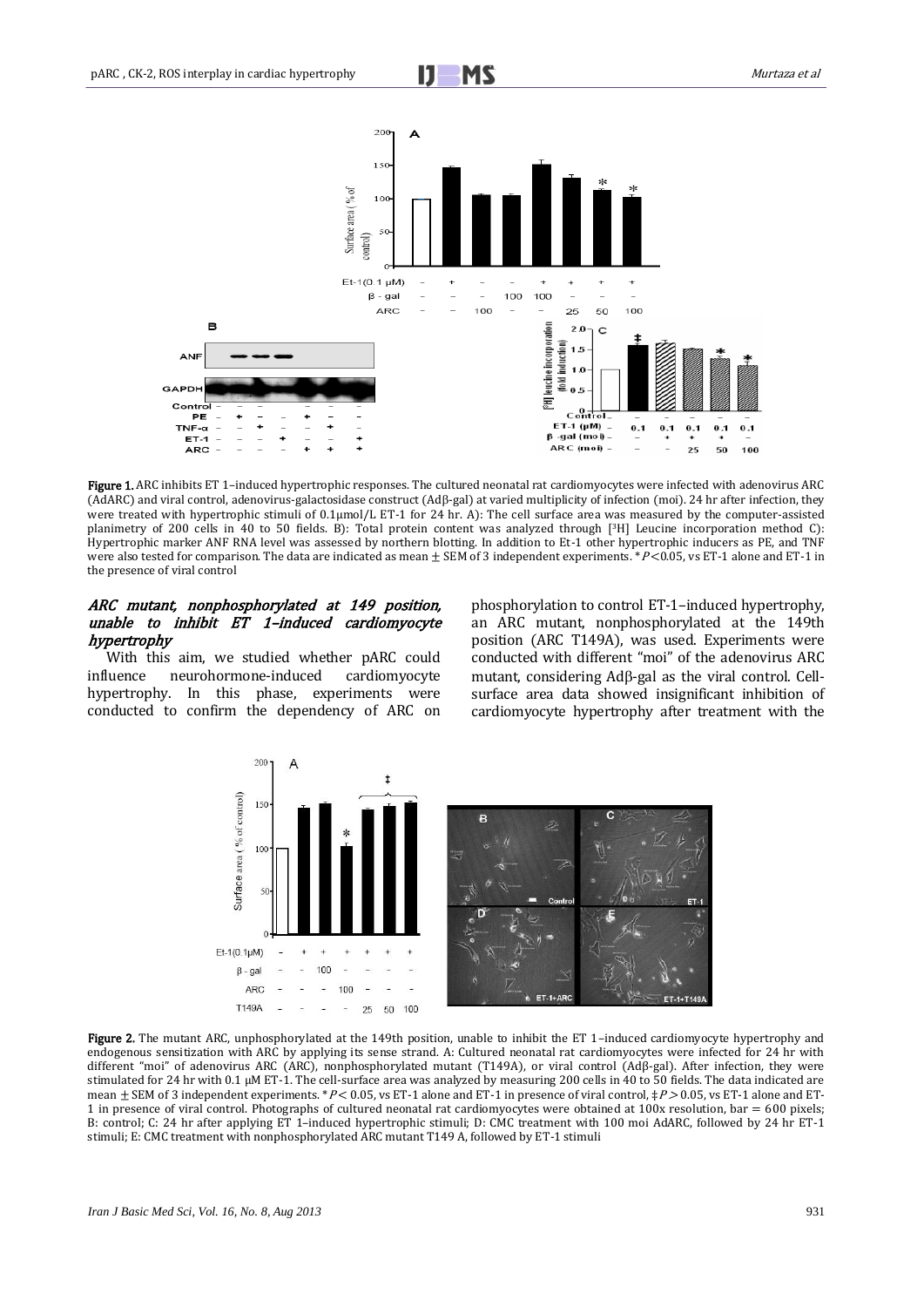

Figure 3. Inhibition of endogenous ARC phosphorylation sensitizes cardiomyocytes to undergo ET-1 induced hypertrophy. A: ARC antisense (ARC-AS), scrambled ARC antisense (S-ARC-AS) and ARC sense strands (ARC-S) treated cardiomyocytes were stimulated with Et-1 (5nM). Fold increase in total protein level was analyzed by [3H] Leucine incorporation method. B: Western Blot confirming ARC anti sense (ARC-AS) strand inhibited endogenous ARC production, Lane 2.

The cultured neonatal rat cardiomyocytes were incubated with different doses of CK2 inhibitors. C: treatment with DRB to check its dosedependent effect; 24 hr after incubation with different doses of DRB (25, 50, and 75μM), cells were stimulated with 0.01 μM ET-1. Cell-surface area was measured and data are expressed as the mean  $\pm$  SEM of 3 independent experiments; \*P< 0.05, vs 0.01 μM ET-1. D: TBB group–0.2, 1, and 5 M TBB (50 min incubation)–treated group; \*P< 0.05, vs ET-1. The data indicate mean  $\pm$  SEM of 3 independent experiments

ARC mutant (Figure 2 A). The present data confirmed the 149th position of ARC as being a crucial functional phosphorylated site that is vital for ARC inhibition of ET 1–induced cardiomyocyte hypertrophy (Figure 2 B–E).

## Inhibition of Endogenous ARC phosphorylation sensitizes cardiomyocytes to undergo ET 1–induced hypertrophy

In this phase of ARC sensitization experiments, endogenous ARC role in cardiomyocytes hypertrophy was analyzed by applying ARC antisense strand. Here very low dose of ET (5 nM) was applied that have no effect on cardiomyocytes hypertrophy as assessed by ( <sup>3</sup>H) leucine incorporation method, but ARC antisense strand treatment inhibited endogenous ARC and sensitized cardiomyocytes to undergo hypertrophy (Figure 3 A). ARC antisense strand inhibition of endogenous ARC was confirmed through western blot in Figure 3 B.

For a better understanding of dependence of ARC on phosphorylation for its antihypertrophic effect, the authors carried out a study with the dephosphorylation of endogenous ARC. Because physiologically ARC is constitutively phosphorylated by CK2 (15), CK2 inhibitors DRB and TBB were used (23) for inhibiting the phosphorylation of endogenous ARC. Cardiomyocytes showed no hypertrophy after treatment with low doses of ET-1 (0.01  $\mu$ M); however, subsequent treatment with DRB and TBB induced significant hypertrophic responses, as assessed by cell surface–area measurement (Figure 3 C-D). These results clearly depicted the physiologically important role of CK2 in phosphorylating ARC and its subsequent involvement in inhibition of ET 1–induced hypertrophy.

### ARC can control ET 1–induced cardiomyocyte hypertrophy by controlling intracellular ROS

To confirm the hypertrophic pathway followed by ET-1 and its subsequent inhibition by ARC, experiments to check the prevention of ET 1– induced increase in ROS levels by ARC were carried out. This study is also supported by the previous work by the authors of this study depicting regulation of catalase activity by ARC (1).

Cardiomyocytes were treated with ARC and its nonphosphorylated mutant after hypertrophic stimulation with ET-1. Reactive oxygen species were detected by dichlorodihydrofluorescein diacetate fluorescence-intensity measurements. These results significantly showed the control of ET 1–induced ROS levels by ARC, whereas its mutant was unable to blunt the increased levels of ROS (Figure 4 A). The authors also studied whether endogenous ARC depends on phosphorylation for the control of hypertrophy by blunting of the ROS pathway. With this objective, the authors used CK2 inhibitors with low doses of ET-1 and estimated the ROS levels both with and without ARC treatment (Figure 4-B, C). Representative confocal images for ROS intensity clearly showed ARC anti ET-1 induced hypertrophy role (Figure 4-D). These results indicate that inhibition of endogenous ARC phosphorylation leads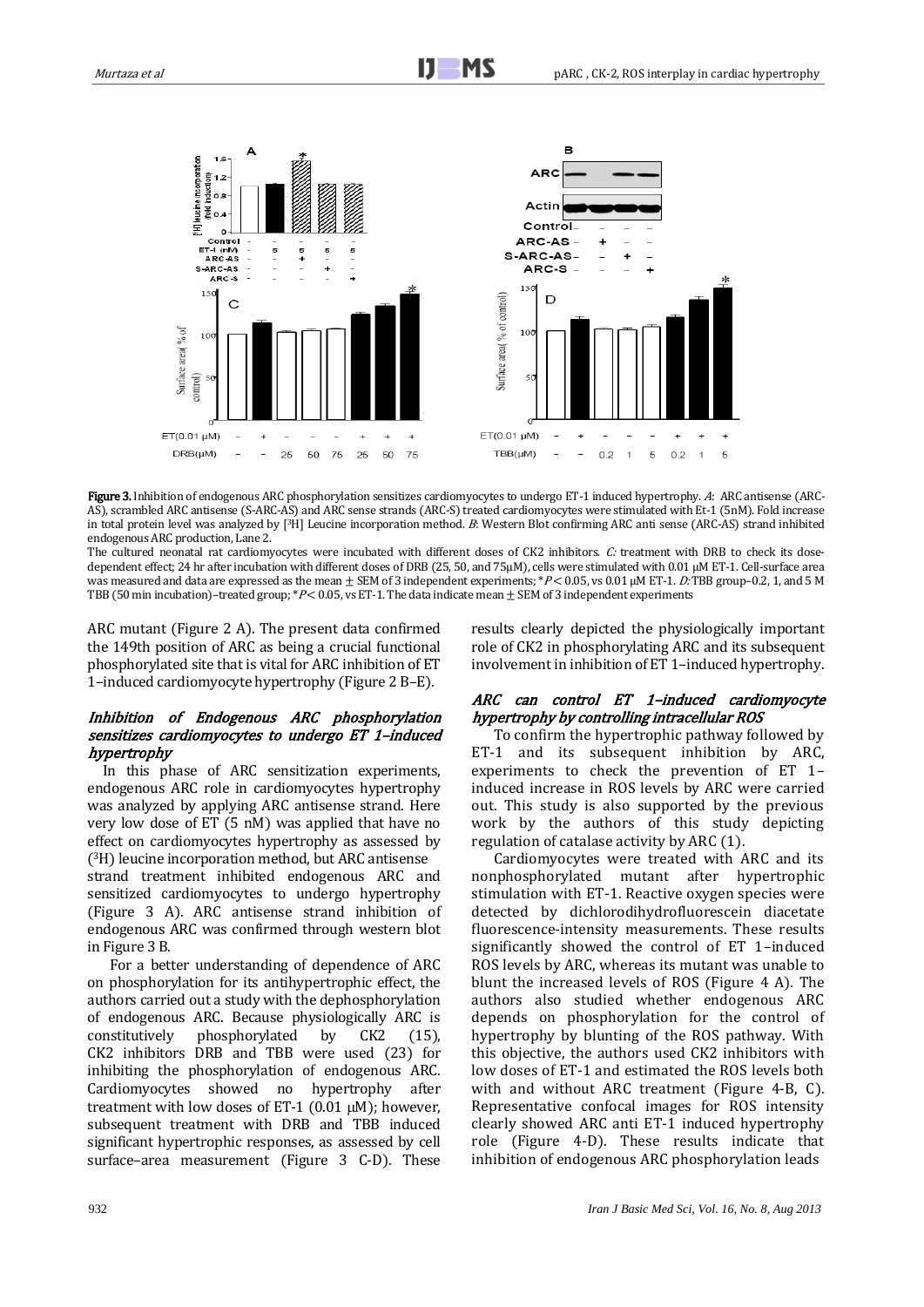

 Figure 4. ARC can control ET 1–induced cardiomyocyte hypertrophy by controlling intracellular ROS. A: The cultured neonatal rat cardiomyocytes were infected with adenovirus ARC (AdARC), nonphosphorylated ARC mutant (AdT149 A), or adenovirus-galactosidase construct (Adβ-gal) at the indicated multiplicity of infection (100 moi); 24 hr after infection, they were incubated with 5 μM DCFDA for 30 min at 37<sup>o</sup>C in the presence of 0.1 μM ET-1. Data are expressed as the mean  $\pm$  SEM of 3 independent experiments. \*P<0.05 vs ET-1 + Adβgal. B: The cultured neonatal rat cardiomyocytes were incubated with 25 μmol/L DRB; 24 hr after incubation, they were incubated with 5 μM DCFH-DA for 30 min at 37 °C in the presence of 0.01 μM ET-1. Data are expressed as the mean  $\pm$  SEM of 3 independent experiments, \*P <0.05 vs ET-1. C: 5 μM TBB (50 min incubation)–treated group, \*P <0.05 vs ET-1. The data indicate mean  $\pm$  SEM of 3 independent experiments. D: Representative photographs of control and treated cardiomyocytes from confocal microscope showing fluorescence intensity. E: Hypothetical pathway depicting different events involved during the ARC regulation of ET 1–induced cardiomyocyte hypertrophy

to the increased susceptibility of cells to ET 1– induced hypertrophy under ROS activation. We also hypothesized a pathway that showed through ARC, CK-2 and ROS interplay regulation of neurohormone (ET-1) induced cardiac hypertrophy (Figure 4 E).

#### Discussion

The findings of the present study are important because they show for the first time that ARC treatment can prevent the neurohormone ET-1– induced cardiomyocyte hypertrophy in vitro by blunting the effects of ROS. Previous studies have indicated that ET-1 endogenous levels are also increased in the case of Ang II–induced cardiomyocyte hypertrophy (24). These increased ET-1 levels are responsible for the progression of hypertrophy. Previous studies have confirmed that ET-1 can increase the expression of caspase-8 (25). Caspase-8 is responsible for the release of ROS and cytochrome-c from the mitochondria and can cause severe physiological disorders including apoptosis. ARC can also directly bind to caspase-8 through its CARD domain and plays a vital role in inhibiting apoptosis induced by a variety of stimuli requiring the engagement of these caspases (3). These studies strongly support the data obtained in this study and provide a clue for the protective role of ARC in ET 1– induced cardiomyocyte hypertrophy.

It has been reported that the 5′-flanking region of the ppET-1 gene contains the TPA-responsive elements (TRE). These responsive elements provide the binding site to the gene products c-fos and c-jun responsible for hypertrophy and apoptotis (26).

ROS, an important mediator of hypertrophy, plays an important role in neurohormone-induced hypertrophy because it has been shown to regulate the endogenous level of c-fos through the adapter protein 1 (AP-1) or Ras pathway under ET-1 stimulation (27). Furthermore, ET-1 can lead to PKC activation (28), which can generate ROS in a nicotinamide adenine dinucleotide phosphate oxidase (NADPH oxidase)–dependent manner (29).

The current studies indicate clearly that ARC can abrogate the ET 1–induced hypertrophy, whereas endogenous ET-1 can lead further to hypertrophy if inhibition of CK-2 occurred. In present study we have used varied concentrations of ET-1 under different scenarios. In order to induce hypertrophy ET 0.1 µM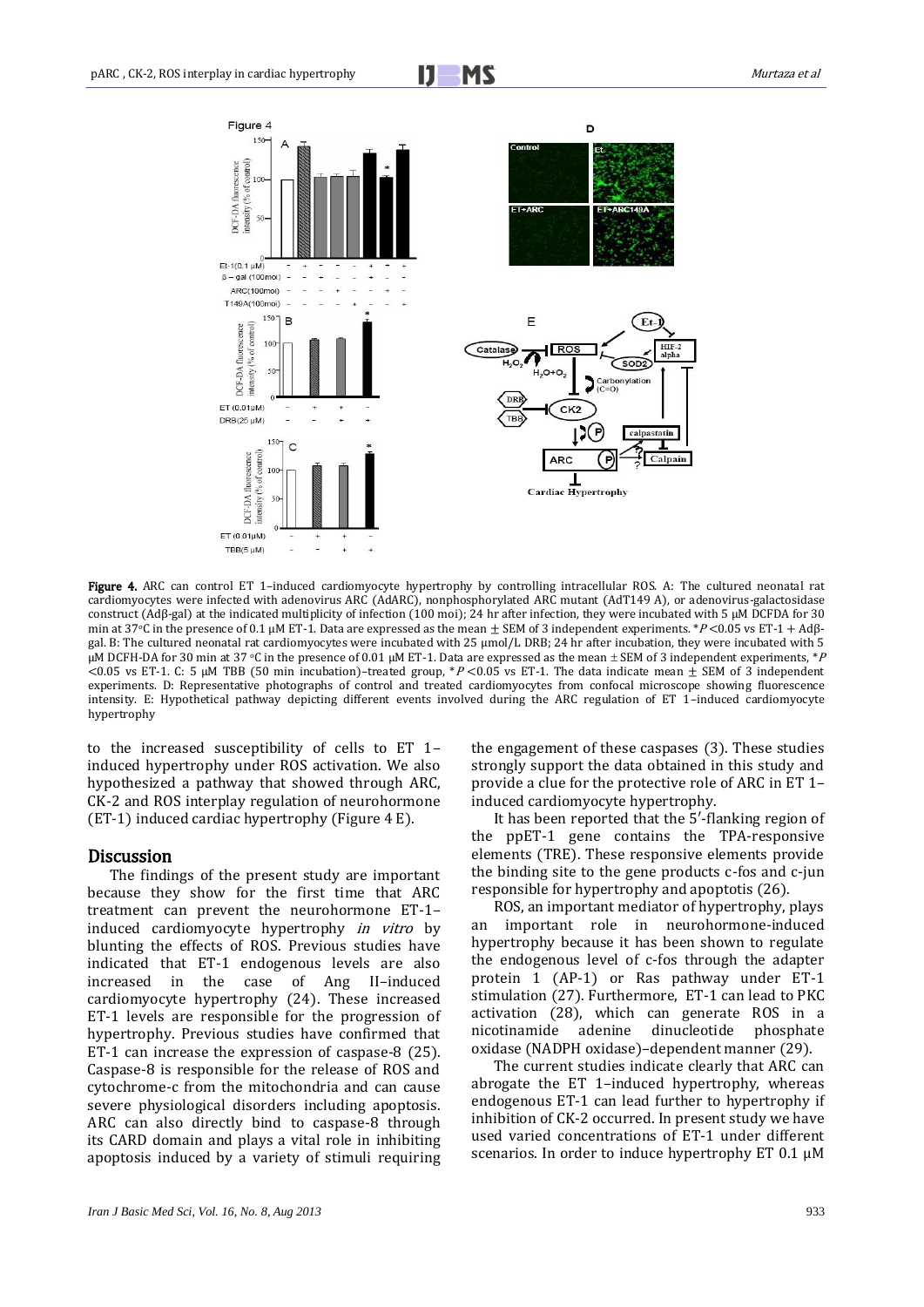(Figure 1 and 2) was used but in sensitizing experiments such doses of ET were selected that by themselves were unable to induce hypertrophy as  $0.01 \mu$ M and 5nM. These negligible doses of ET in combination with CK-2 inhibitors showed inhibitors hypertrophic responses (Figure 3).

Previous reports mentioned that ET-1 stimulation contributes to different cardiac disorders by activating the vascular endothelial growth factor (VEGF), Ap-1, Jun N-terminal kinase–, extracellular signal-regulated kinase–, and ROS-related pathways (9, 21). ET-1 downregulation by carnitine can control ischemic cardiovascular diseases by mitigating noxious effect of free redicals in reperfused hearts (30). ET-1 can activate the hypoxia-inducible factor 1-alpha (HIF-1-alpha) by reinduction of calcium (31) and downregulates the HIF-2 alpha. HIF-1 alpha has been shown to be activated under both hypoxic conditions and under active NADPH-oxidase conditions (32). This can further lead to increased AP 1–mediated activation of VEGF and cardiac hypertrophy. HIF-2 alpha is reported to be downregulated at the molecular level under hypertrophic conditions (33); furthermore, its intracellular activity is regulated by calpain under stress conditions. The endogenous inhibitor of calpain, calpastatin, can restore the levels of HIF-2 alpha and its resultant superoxide dismutase (SOD2) activity (34). SOD may further link to or share its function with catalase to modulate the activity of CK2 by preventing its ROS–mediated corbonylation.

Previous studies have reported the subcellular localization of different isoforms of caplain in the cytosol ( $\mu$  and m) and in the mitochondria (I and II) (31). It was proved that it may be localized in the mitochondrial matrix or in the mitochondrial membrane (35). Calpain inhibition under normal physiological conditions can be achieved by its endogenous inhibitor calpastatin. A few studies have shown that calpastatin is only localized in the cytosol (36). Phosphorylated ARC is abundantly localized in the mitochondria. The previous work of the authors of this study also supports its protective functioning through its mitochondrial localization (1). Furthermore, the current study suggested strongly that continuous phosphorylation of ARC by CK-2 causes phosphorylated ARC to function inside the mitochondria; moreover, it also showed that the ET 1–induced increase in ROS is blunted by ARC and can depict the strong relation of ARC with calpain regulation inside the mitochondria. Several studies also reported calpastatin localization and its inhibition of μ-caplain inside the mitochondria (35). In this study we just hypothesize that ARC may influence the upregulation of calpastatin or regulate its maintenance inside mitochondria by maintaining either a normalized mitochondrial permeability transition or help to maintain localization of calpastatin in the mitochondria to control the action of membrane-bound calpain. ARC has been reported to be a potent protective agent against hypoxia induced pulmonary arterial smooth muscle cell death and hypoxia-induced downregulation of selective voltagegated potassium channels (37). It is recently reported that calpain deficiency lead to mitochondrial dysfunction, fission and mitophagy too (38).

The current study shows that ARC can block the cascade of hypertrophic stimuli by blunting the ROS pathway. Furthermore, it can be hypothesized from the current study that there may be a direct inhibitory relationship between the (i) ROS-activated AP-1, cfos, VEGF, HIF-1α, and ARC-related control of HIF-2 in the mitochondria and (ii) the presentation of SOD and catalase for reinduction of CK-2 activity (Figure 4D).

### Conclusion

The antihypertrophic effect of ARC occurs through the scavenging of ROS generated because of neurohormone, ET-1 stimuli. Furthermore, the current study also shows the augmenting role of CK2, which is believed to be responsible for ARC phosphorylation at the endogenous level, in inhibiting ET1–induced hypertrophy. Future *in vivo* research in the mouse model, based on the findings of current studies and presented hypothesis, can lead to novel therapeutic approaches for the treatment of maladaptive cardiac hypertrophy leading to cardiac failure.

# Acknowledgment

This work was partially supported by the, TWAS-COMSTECH, and the Higher Education Commission of Pakistan.

#### References

1. Murtaza I, Wang HX, Feng X, Alenina N, Bader M, Prabhakar BS, et al. Down-regulation of catalase and oxidative modification of protein kinase CK2 lead to the failure of apoptosis repressor with caspase recruitment domain to inhibit cardiomyocyte hypertrophy. J Biol Chem 2008; 283:5996-6004.

2. Bao Y, Li R, Jiang J, Cai B, Gao J, Le K, et al. Activation of peroxisome proliferator-activated receptor gamma inhibits endothelin-1-induced cardiac hypertrophy via the calcineurin/NFAT signaling pathway. Mol Cell Biochem 2008; 317:189-196.

3. Koseki T, Inohara N, Chen S, Nunez G. ARC, an inhibitor of apoptosis expressed in skeletal muscle and heart that interacts selectively with caspases. Proc Natl Acad Sci U S A 1998; 95:5156-5160.

4. Nam YJ, Mani K, Ashton AW, Peng CF, Krishnamurthy B, Hayakawa Y, et al. Inhibition of both the extrinsic and intrinsic death pathways through nonhomotypic deathfold interactions. Mol Cell 2004; 15:901-912.

5. Hirotani S, Otsu K, Nishida K, Higuchi Y, Morita T, Nakayama H, et al. Involvement of nuclear factor-kappaB and apoptosis signal-regulating kinase 1 in G-protein-coupled receptor agonist-induced cardiomyocyte hypertrophy. Circulation 2002; 105:509-515.

6. Crow MT, Mani K, Nam YJ, Kitsis RN. The mitochondrial death pathway and cardiac myocyte apoptosis. Circ Res 2004; 95:957-970.

7. Sugden PH. Signalling pathways in cardiac myocyte hypertrophy. Ann Med 2001; 33:611-622.